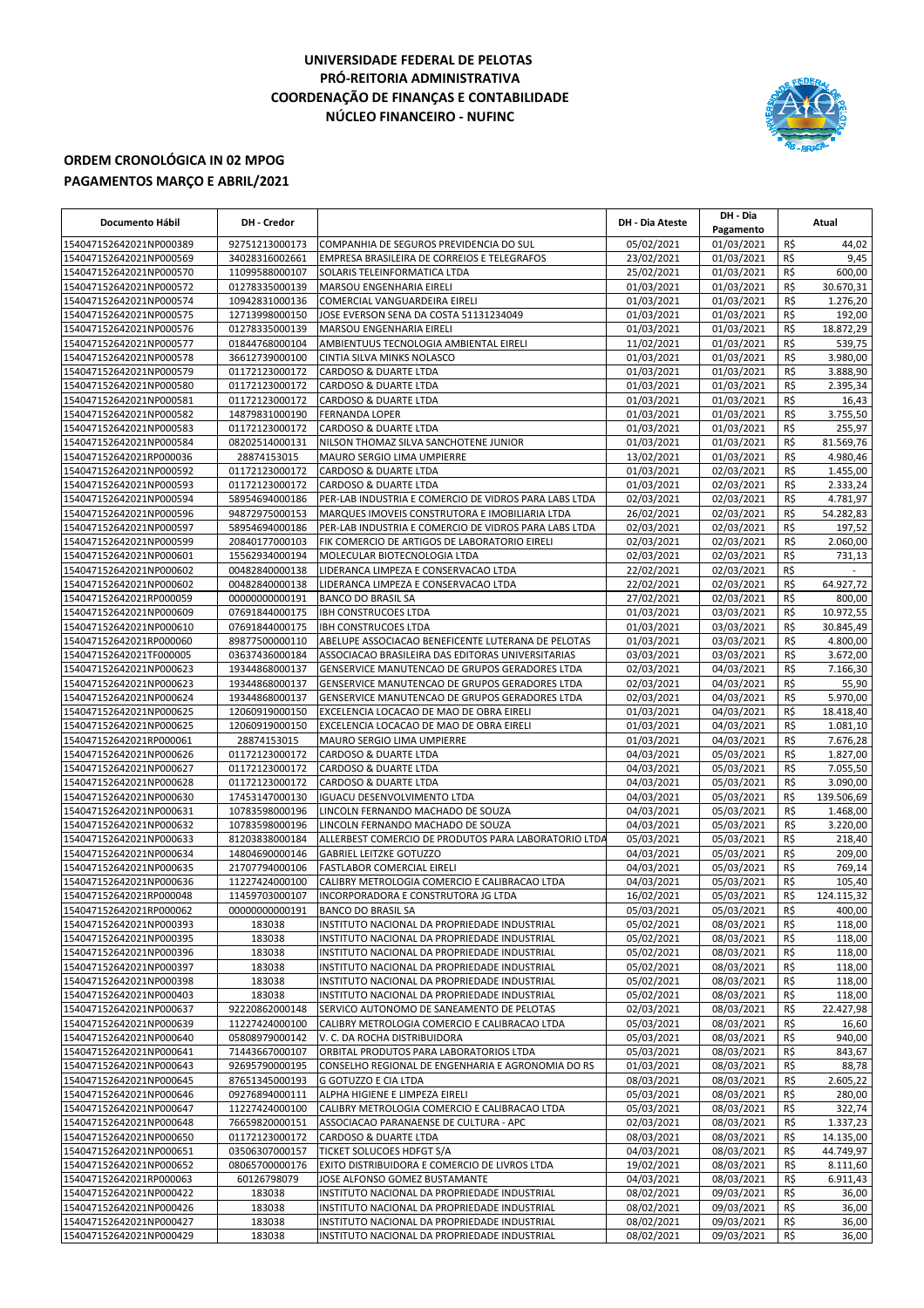| 154047152642021NP000430                            | 183038                           | INSTITUTO NACIONAL DA PROPRIEDADE INDUSTRIAL                | 08/02/2021               | 09/03/2021               | R\$        | 36,00            |
|----------------------------------------------------|----------------------------------|-------------------------------------------------------------|--------------------------|--------------------------|------------|------------------|
| 154047152642021NP000432                            | 183038                           |                                                             |                          |                          | R\$        |                  |
|                                                    |                                  | INSTITUTO NACIONAL DA PROPRIEDADE INDUSTRIAL                | 08/02/2021               | 09/03/2021               |            | 36,00            |
| 154047152642021NP000442                            | 183038                           | INSTITUTO NACIONAL DA PROPRIEDADE INDUSTRIAL                | 08/02/2021               | 09/03/2021               | R\$        | 36,00            |
| 154047152642021NP000654                            | 14804690000146                   | <b>GABRIEL LEITZKE GOTUZZO</b>                              | 05/03/2021               | 09/03/2021               | R\$        | 653,80           |
| 154047152642021NP000666                            | 11227424000100                   | CALIBRY METROLOGIA COMERCIO E CALIBRACAO LTDA               | 09/03/2021               | 09/03/2021               | R\$        | 23,60            |
|                                                    |                                  |                                                             |                          |                          |            |                  |
| 154047152642021NP000668                            | 11227424000100                   | CALIBRY METROLOGIA COMERCIO E CALIBRACAO LTDA               | 09/03/2021               | 09/03/2021               | R\$        | 71,28            |
| 154047152642021TF000006                            | 29212628000132                   | ASSOCIACAO BRASILEIRA DE EDUCACAO MEDICA                    | 08/03/2021               | 09/03/2021               | R\$        | 4.893,00         |
| 154047152642021NP000672                            | 15159381000123                   | COOPERATIVA AGROPECUARIA DE ARROIO DO PADRE - COOPAP        | 10/03/2021               | 10/03/2021               | R\$        | 2.517,50         |
| 154047152642021NP000673                            | 08467115000100                   | COMPANHIA ESTADUAL DE DISTRIBUICAO DE ENERGIA ELETRICA      | 02/03/2021               | 10/03/2021               | R\$        | 88,91            |
|                                                    |                                  |                                                             |                          |                          |            |                  |
| 154047152642021NP000674                            | 06941912000144                   | MARCOS ANDRE REICHERT & CIA LTDA                            | 10/03/2021               | 10/03/2021               | R\$        | 4.650,14         |
| 154047152642021NP000447                            | 183038                           | INSTITUTO NACIONAL DA PROPRIEDADE INDUSTRIAL                | 10/02/2021               | 11/03/2021               | R\$        | 118,00           |
| 154047152642021NP000449                            | 183038                           | INSTITUTO NACIONAL DA PROPRIEDADE INDUSTRIAL                | 10/02/2021               | 11/03/2021               | R\$        | 176,00           |
|                                                    |                                  |                                                             |                          |                          |            |                  |
| 154047152642021NP000453                            | 183038                           | INSTITUTO NACIONAL DA PROPRIEDADE INDUSTRIAL                | 10/02/2021               | 11/03/2021               | R\$        | 236,00           |
| 154047152642021NP000677                            | 87651345000193                   | <b>G GOTUZZO E CIA LTDA</b>                                 | 09/03/2021               | 11/03/2021               | R\$        | 5.455,99         |
| 154047152642021NP000679                            | 18799897000120                   | DIGISEC CERTIFICACAO DIGITAL LTDA                           | 09/03/2021               | 11/03/2021               | R\$        | 961,42           |
| 154047152642021NP000679                            | 18799897000120                   | DIGISEC CERTIFICACAO DIGITAL LTDA                           | 09/03/2021               | 11/03/2021               | R\$        | 146,10           |
|                                                    |                                  |                                                             |                          |                          |            |                  |
| 154047152642021NP000685                            | 30534778000141                   | REFRIPENHA COMERCIO DE EQUIPAMENTOS ELETRONICOS EIRE        | 11/03/2021               | 11/03/2021               | R\$        | 162,00           |
| 154047152642021NP000686                            | 84968874000127                   | ALMAQ EQUIPAMENTOS PARA ESCRITORIO LIMITADA                 | 04/03/2021               | 11/03/2021               | R\$        | 18.577,61        |
| 154047152642021NP000686                            | 84968874000127                   | ALMAQ EQUIPAMENTOS PARA ESCRITORIO LIMITADA                 | 04/03/2021               | 11/03/2021               | R\$        | 250,87           |
| 154047152642021NP000687                            | 08467115000100                   | COMPANHIA ESTADUAL DE DISTRIBUICAO DE ENERGIA ELETRICA      | 08/03/2021               | 11/03/2021               | R\$        | 5.035,17         |
|                                                    |                                  |                                                             |                          |                          |            |                  |
| 154047152642021NP000463                            | 183038                           | INSTITUTO NACIONAL DA PROPRIEDADE INDUSTRIAL                | 11/02/2021               | 12/03/2021               | R\$        | 36,00            |
| 154047152642021NP000467                            | 183038                           | INSTITUTO NACIONAL DA PROPRIEDADE INDUSTRIAL                | 11/02/2021               | 12/03/2021               | R\$        | 36,00            |
| 154047152642021NP000469                            | 183038                           | INSTITUTO NACIONAL DA PROPRIEDADE INDUSTRIAL                | 11/02/2021               | 12/03/2021               | R\$        | 36,00            |
| 154047152642021NP000470                            |                                  |                                                             | 11/02/2021               |                          |            |                  |
|                                                    | 183038                           | INSTITUTO NACIONAL DA PROPRIEDADE INDUSTRIAL                |                          | 12/03/2021               | R\$        | 36,00            |
| 154047152642021NP000471                            | 183038                           | INSTITUTO NACIONAL DA PROPRIEDADE INDUSTRIAL                | 11/02/2021               | 12/03/2021               | R\$        | 36,00            |
| 154047152642021NP000472                            | 183038                           | INSTITUTO NACIONAL DA PROPRIEDADE INDUSTRIAL                | 11/02/2021               | 12/03/2021               | R\$        | 36,00            |
| 154047152642021NP000473                            | 183038                           | INSTITUTO NACIONAL DA PROPRIEDADE INDUSTRIAL                | 11/02/2021               | 12/03/2021               | R\$        | 36,00            |
|                                                    |                                  |                                                             |                          |                          |            |                  |
| 154047152642021NP000474                            | 183038                           | INSTITUTO NACIONAL DA PROPRIEDADE INDUSTRIAL                | 11/02/2021               | 12/03/2021               | R\$        | 36,00            |
| 154047152642021NP000688                            | 07414398000151                   | LIFTEC BRASIL SUPRIMENTOS INDUSTRIAIS LTDA                  | 11/03/2021               | 12/03/2021               | R\$        | 15.818,61        |
| 154047152642021NP000689                            | 05990063000156                   | APICE CIENTIFICA EIRELI                                     | 02/03/2021               | 12/03/2021               | R\$        | 2.171,64         |
| 154047152642021NP000691                            | 15328829000195                   | WTL TURISMO E LOCACAO LTDA                                  | 10/02/2021               | 12/03/2021               | R\$        | 8.655,79         |
|                                                    |                                  |                                                             |                          |                          |            |                  |
| 154047152642021NP000692                            | 30534778000141                   | REFRIPENHA COMERCIO DE EQUIPAMENTOS ELETRONICOS EIRE        | 12/03/2021               | 12/03/2021               | R\$        | 135,00           |
| 154047152642021RP000064                            | 00000000000191                   | <b>BANCO DO BRASIL SA</b>                                   | 11/03/2021               | 12/03/2021               | R\$        | 6.400,00         |
| 154047152642021RP000065                            | 00000000000191                   | <b>BANCO DO BRASIL SA</b>                                   | 11/03/2021               | 12/03/2021               | R\$        | 333.000,00       |
|                                                    |                                  |                                                             |                          |                          |            |                  |
| 154047152642021NP000483                            | 183038                           | INSTITUTO NACIONAL DA PROPRIEDADE INDUSTRIAL                | 13/02/2021               | 15/03/2021               | R\$        | 176,00           |
| 154047152642021NP000622                            | 08467115000100                   | COMPANHIA ESTADUAL DE DISTRIBUICAO DE ENERGIA ELETRICA      | 04/03/2021               | 15/03/2021               | R\$        | 158.183,38       |
| 154047152642021NP000690                            | 76535764000143                   | OI S.A. - EM RECUPERACAO JUDICIAL                           | 05/03/2021               | 15/03/2021               | R\$        | 104,02           |
| 154047152642021NP000690                            | 76535764000143                   | OI S.A. - EM RECUPERACAO JUDICIAL                           | 05/03/2021               | 15/03/2021               | R\$        | 3.483,28         |
|                                                    |                                  |                                                             |                          |                          |            |                  |
| 154047152642021NP000694                            | 01172123000172                   | CARDOSO & DUARTE LTDA                                       | 13/03/2021               | 15/03/2021               | R\$        | 4.460,00         |
| 154047152642021NP000696                            | 01172123000172                   | <b>CARDOSO &amp; DUARTE LTDA</b>                            | 13/03/2021               | 15/03/2021               | R\$        | 295,00           |
| 154047152642021NP000697                            | 01172123000172                   | CARDOSO & DUARTE LTDA                                       | 13/03/2021               | 15/03/2021               | R\$        | 2.850,00         |
| 154047152642021NP000698                            | 01172123000172                   | <b>CARDOSO &amp; DUARTE LTDA</b>                            | 13/03/2021               | 15/03/2021               | R\$        | 14.669,76        |
|                                                    |                                  |                                                             |                          |                          |            |                  |
| 154047152642021NP000699                            | 01172123000172                   | CARDOSO & DUARTE LTDA                                       | 13/03/2021               | 15/03/2021               | R\$        | 30.801,60        |
| 154047152642021NP000703                            | 16715244000190                   | EVA MEDIANEIRA DE OLIVEIRA GONCALVES                        | 15/03/2021               | 15/03/2021               | R\$        | 289,00           |
| 154047152642021NP000704                            | 183038                           | INSTITUTO NACIONAL DA PROPRIEDADE INDUSTRIAL                | 15/03/2021               | 15/03/2021               | R\$        | 78,00            |
|                                                    |                                  |                                                             |                          | 15/03/2021               |            |                  |
| 154047152642021RP000066                            | 00000000000191                   | <b>BANCO DO BRASIL SA</b>                                   | 15/03/2021               |                          | R\$        | 7.000,00         |
| 154047152642021RP000067                            | 00000000000191                   | <b>BANCO DO BRASIL SA</b>                                   | 11/03/2021               | 15/03/2021               | R\$        | 50.400,00        |
| 154047152642021RP000068                            | 00000000000191                   | <b>BANCO DO BRASIL SA</b>                                   | 11/03/2021               | 15/03/2021               | R\$        | 37.000,00        |
| 154047152642021RP000069                            | 00000000000191                   | <b>BANCO DO BRASIL SA</b>                                   | 11/03/2021               | 15/03/2021               | R\$        | 2.000,00         |
|                                                    |                                  |                                                             |                          |                          |            |                  |
| 154047152642021RP000070                            | 00000000000191                   | <b>BANCO DO BRASIL SA</b>                                   | 11/03/2021               | 15/03/2021               | R\$        | 1.200,00         |
| 154047152642021RP000071                            | 00000000000191                   | <b>BANCO DO BRASIL SA</b>                                   | 11/03/2021               | 15/03/2021               | R\$        | 20.000,00        |
| 154047152642021RP000072                            | 00000000000191                   | <b>BANCO DO BRASIL SA</b>                                   | 15/03/2021               | 15/03/2021               | R\$        | 2.400,00         |
| 154047152642021NP000705                            | 18530175000176                   | <b>GC2 MATERIAIS ELETRICOS LTDA</b>                         | 16/03/2021               | 16/03/2021               | R\$        | 129,60           |
|                                                    |                                  |                                                             |                          |                          |            |                  |
| 154047152642021NP000707                            | 30645136000110                   | BIOSUMOS COMERCIO PARA LABORATORIOS LTDA                    | 16/03/2021               | 16/03/2021               | R\$        | 6.750,00         |
| 154047152642021NP000709                            | 90347840004539                   | TK ELEVADORES BRASIL LTDA                                   | 09/03/2021               | 16/03/2021               | R\$        | 989,36           |
| 154047152642021NP000710                            | 04101889000154                   | SULREDES SERVICOS EM INFORMATICA LTDA                       | 16/03/2021               | 16/03/2021               | R\$        | 2.229,89         |
| 154047152642021RP000073                            | 00000000000191                   | <b>BANCO DO BRASIL SA</b>                                   | 16/03/2021               | 16/03/2021               | R\$        | 31.400,00        |
|                                                    |                                  |                                                             |                          |                          |            |                  |
| 154047152642021NP000715                            | 08467115000100                   | COMPANHIA ESTADUAL DE DISTRIBUICAO DE ENERGIA ELETRICA      | 08/03/2021               | 17/03/2021               | R\$        | 3.912,94         |
| 154047152642021NP000715                            | 08467115000100                   | COMPANHIA ESTADUAL DE DISTRIBUICAO DE ENERGIA ELETRICA      | 08/03/2021               | 17/03/2021               | R\$        | 169.368,51       |
| 154047152642021NP000717                            | 08467115000100                   | COMPANHIA ESTADUAL DE DISTRIBUICAO DE ENERGIA ELETRICA      | 08/03/2021               | 17/03/2021               | R\$        | 441,40           |
| 154047152642021NP000717                            | 08467115000100                   | COMPANHIA ESTADUAL DE DISTRIBUICAO DE ENERGIA ELETRICA      | 08/03/2021               | 17/03/2021               | R\$        | 19.735,86        |
|                                                    |                                  |                                                             |                          |                          |            |                  |
| 154047152642021NP000718                            | 08467115000100                   | COMPANHIA ESTADUAL DE DISTRIBUICAO DE ENERGIA ELETRICA      | 08/03/2021               | 17/03/2021               | R\$        | 2.618,63         |
| 154047152642021NP000718                            | 08467115000100                   | COMPANHIA ESTADUAL DE DISTRIBUICAO DE ENERGIA ELETRICA      | 08/03/2021               | 17/03/2021               | R\$        | 118.307,76       |
| 154047152642021NP000720                            | 16559977000183                   | MUCHOMAS & BRIGNONI PISOS LTDA                              | 17/03/2021               | 17/03/2021               | R\$        | 7.681,17         |
| 154047152642021NP000722                            | 01172123000172                   | CARDOSO & DUARTE LTDA                                       | 17/03/2021               | 17/03/2021               | R\$        | 15.263,00        |
|                                                    |                                  |                                                             |                          |                          |            |                  |
| 154047152642021NP000723                            | 26776000000171                   | <b>ADRIANO HELLWIG</b>                                      | 17/03/2021               | 17/03/2021               | R\$        | 29.160,00        |
| 154047152642021NP000724                            | 04101889000154                   | SULREDES SERVICOS EM INFORMATICA LTDA                       | 15/03/2021               | 17/03/2021               | R\$        | 3.822,62         |
| 154047152642021RP000074                            | 00000000000191                   | <b>BANCO DO BRASIL SA</b>                                   | 17/03/2021               | 17/03/2021               | R\$        | 12.762,50        |
| 154047152642021RP000075                            | 00000000000191                   | <b>BANCO DO BRASIL SA</b>                                   | 17/03/2021               | 17/03/2021               | R\$        | 4.800,00         |
|                                                    |                                  |                                                             |                          |                          |            |                  |
| 154047152642021RP000076                            | 00000000000191                   | <b>BANCO DO BRASIL SA</b>                                   | 17/03/2021               | 17/03/2021               | R\$        | 6.000,00         |
| 154047152642021NP000485                            | 183038                           | INSTITUTO NACIONAL DA PROPRIEDADE INDUSTRIAL                | 17/02/2021               | 18/03/2021               | R\$        | 118,00           |
| 154047152642021NP000486                            | 183038                           | INSTITUTO NACIONAL DA PROPRIEDADE INDUSTRIAL                | 17/02/2021               | 18/03/2021               | R\$        | 118,00           |
| 154047152642021NP000727                            | 14379830000186                   | L. FERNANDO MAZZA CURSOS E TREINAMENTO                      | 17/03/2021               | 18/03/2021               | R\$        | 13.582,50        |
|                                                    |                                  |                                                             |                          |                          |            |                  |
| 154047152642021NP000731                            | 04345762000180                   | REY-GLASS COMERCIAL E SERVICOS EIRELI                       | 18/03/2021               | 18/03/2021               | R\$        | 40,14            |
| 154047152642021NP000732                            | 04345762000180                   | REY-GLASS COMERCIAL E SERVICOS EIRELI                       | 18/03/2021               | 18/03/2021               | R\$        | 21,52            |
| 154047152642021NP000734                            | 04345762000180                   | REY-GLASS COMERCIAL E SERVICOS EIRELI                       | 18/03/2021               | 18/03/2021               | R\$        | 233,30           |
| 154047152642021NP000737                            | 29351402000112                   | CAPACHOLANDIA COMERCIO DE CAPACHOS LTDA                     | 18/03/2021               | 18/03/2021               | R\$        | 16.700,00        |
|                                                    |                                  |                                                             |                          |                          |            |                  |
| 154047152642021NP000738                            | 24073235000171                   | TECNOSUL PARQUE CIENTIFICO E TECNOLOGICO                    | 15/03/2021               | 18/03/2021               | R\$        | 297,01           |
| 154047152642021NP000739                            | 09581079000166                   | ELETRIO MATERIAIS ELETRICOS EIRELI                          | 18/03/2021               | 18/03/2021               | R\$        | 1.089,00         |
| 154047152642021NP000740                            | 30061417000125                   | <b>BORBA CONSTRUCOES EIRELI</b>                             | 18/03/2021               | 18/03/2021               | R\$        | 12.710,25        |
| 154047152642021NP000741                            |                                  | CCM AUTOMACAO INDUSTRIAL LTDA                               | 18/03/2021               | 18/03/2021               | R\$        | 305,14           |
|                                                    |                                  |                                                             |                          |                          |            |                  |
| 154047152642021NP000742                            | 92713114000105                   |                                                             |                          |                          |            |                  |
|                                                    | 14840270000115                   | CONSELHO DE ARQUITETURA E URBANISMO DO RIO GRANDE DO        | 12/03/2021               | 18/03/2021               | R\$        | 97,95            |
| 154047152642021NP000743                            | 92202498000193                   | HOSPITAL ESPIRITA DE PELOTAS                                | 16/03/2021               | 18/03/2021               | R\$        | 30.988,99        |
|                                                    |                                  |                                                             |                          |                          |            |                  |
| 154047152642021NP000744<br>154047152642021NP000745 | 40432544000147<br>87389086000174 | CLARO S.A.<br>PRO-RAD CONSULTORES EM RADIOPROTECAO S/S LTDA | 11/03/2021<br>17/03/2021 | 18/03/2021<br>18/03/2021 | R\$<br>R\$ | 976,67<br>148,67 |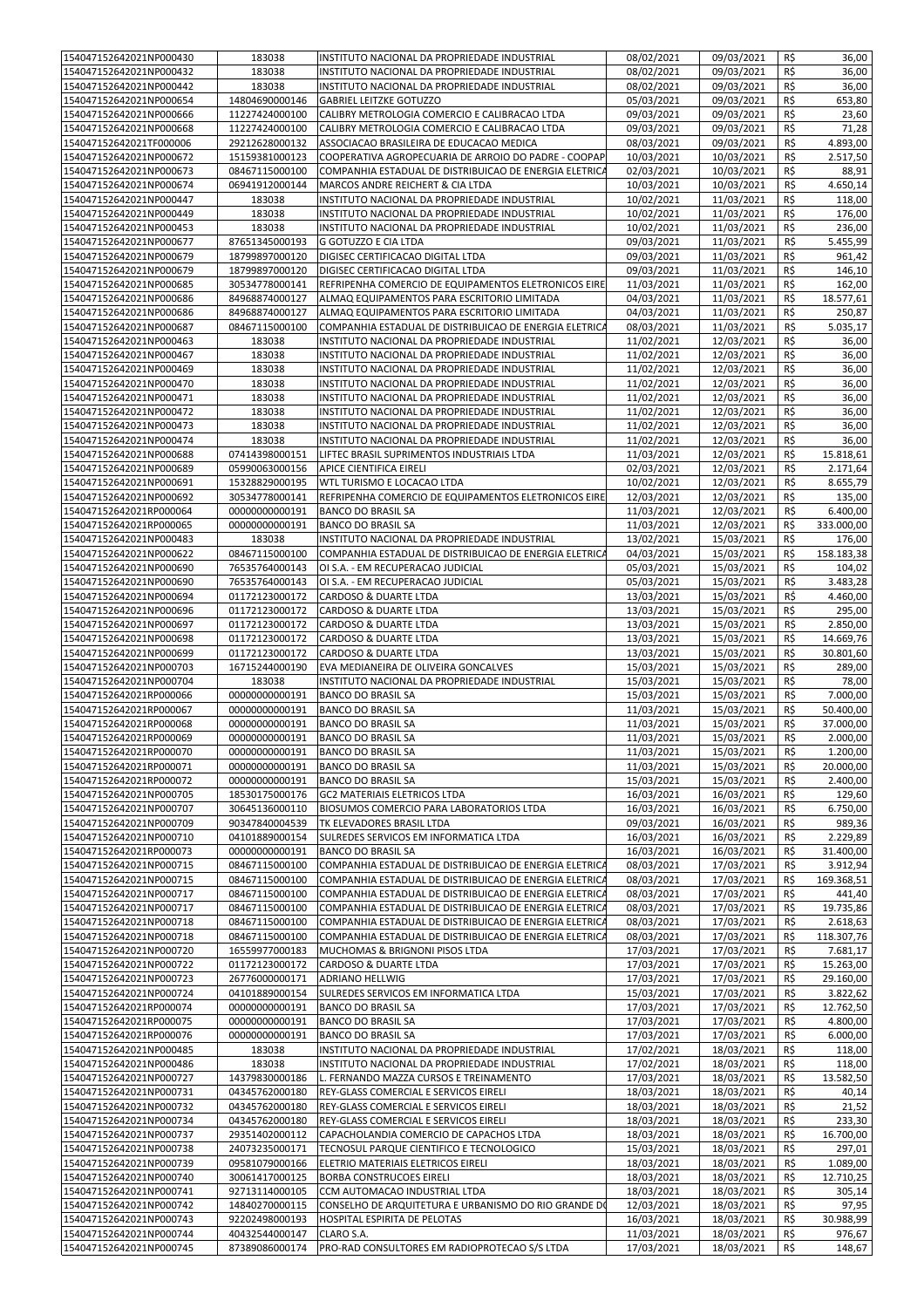| 154047152642021NP000746                            | 01844768000104                   | AMBIENTUUS TECNOLOGIA AMBIENTAL EIRELI                            | 15/03/2021               | 18/03/2021               | R\$        | 339,88              |
|----------------------------------------------------|----------------------------------|-------------------------------------------------------------------|--------------------------|--------------------------|------------|---------------------|
| 154047152642021RP000077                            | 00000000000191                   | <b>BANCO DO BRASIL SA</b>                                         | 17/03/2021               | 18/03/2021               | R\$        | 40.000,00           |
| 154047152642021RP000078                            | 24011673000105                   | CONSORCIO DE TRANSPORTE COLETIVO DE PELOTAS                       | 18/03/2021               | 18/03/2021               | R\$        | 5.974,40            |
| 154047152642021RP000078                            | 24011673000105                   | CONSORCIO DE TRANSPORTE COLETIVO DE PELOTAS                       | 18/03/2021               | 18/03/2021               | R\$        | 1.091,20            |
| 154047152642021TF000007                            | 92695790000195                   | CONSELHO REGIONAL DE ENGENHARIA E AGRONOMIA DO RS                 | 18/03/2021               | 18/03/2021               | R\$        | 545,84              |
| 154047152642021NP000508                            | 183038                           | INSTITUTO NACIONAL DA PROPRIEDADE INDUSTRIAL                      | 19/02/2021               | 19/03/2021               | R\$        | 118,00              |
| 154047152642021NP000521                            | 183038                           | INSTITUTO NACIONAL DA PROPRIEDADE INDUSTRIAL                      | 22/02/2021               | 19/03/2021               | R\$        | 118,00              |
| 154047152642021NP000522                            | 183038                           | INSTITUTO NACIONAL DA PROPRIEDADE INDUSTRIAL                      | 22/02/2021               | 19/03/2021               | R\$        | 118,00              |
| 154047152642021NP000523                            | 183038                           | INSTITUTO NACIONAL DA PROPRIEDADE INDUSTRIAL                      | 22/02/2021               | 19/03/2021               | R\$        | 118,00              |
| 154047152642021NP000747                            | 04567265000127                   | SCORPION INFORMATICA EIRELI                                       | 17/03/2021               | 19/03/2021               | R\$        | 391,34              |
| 154047152642021NP000747                            | 04567265000127                   | SCORPION INFORMATICA EIRELI                                       | 17/03/2021               | 19/03/2021               | R\$        | 418,80              |
| 154047152642021NP000748                            | 01172123000172                   | CARDOSO & DUARTE LTDA                                             | 18/03/2021               | 19/03/2021               | R\$        | 306,58              |
| 154047152642021NP000750                            | 01172123000172                   | CARDOSO & DUARTE LTDA                                             | 18/03/2021               | 19/03/2021               | R\$        | 1.144,09            |
| 154047152642021NP000751                            | 11395850000152                   | EVOLUCAO PET - COMERCIO DE PRODUTOS PARA BANHO/TOSA               | 18/03/2021               | 19/03/2021               | R\$        | 2.952,54            |
| 154047152642021NP000752                            | 01844768000104                   | AMBIENTUUS TECNOLOGIA AMBIENTAL EIRELI                            | 16/03/2021               | 19/03/2021               | R\$        | 2.135,87            |
| 154047152642021NP000752                            | 01844768000104                   | AMBIENTUUS TECNOLOGIA AMBIENTAL EIRELI                            | 16/03/2021               | 19/03/2021               | R\$        | 548,13              |
| 154047152642021NP000754                            | 11395850000152                   | EVOLUCAO PET - COMERCIO DE PRODUTOS PARA BANHO/TOSA               | 18/03/2021               | 19/03/2021               | R\$        | 2.444,13            |
| 154047152642021NP000756                            | 11395850000152                   | EVOLUCAO PET - COMERCIO DE PRODUTOS PARA BANHO/TOSA               | 18/03/2021               | 19/03/2021               | R\$        | 17.751,04           |
| 154047152642021NP000757                            | 12060919000150                   | EXCELENCIA LOCACAO DE MAO DE OBRA EIRELI                          | 17/03/2021               | 19/03/2021               | R\$        | 19.499,50           |
| 154047152642021RP000080                            | 00000000000191                   | <b>BANCO DO BRASIL SA</b>                                         | 19/03/2021               | 19/03/2021               | R\$        | 39.804,00           |
| 154047152642021RP000081                            | 00000000000191                   | <b>BANCO DO BRASIL SA</b>                                         | 19/03/2021               | 19/03/2021               | R\$        | 30.400,00           |
| 154047152642021RP000082                            | 00000000000191                   | <b>BANCO DO BRASIL SA</b>                                         | 19/03/2021               | 19/03/2021               | R\$        | 384.800,00          |
| 154047152642021RP000083                            | 00000000000191                   | <b>BANCO DO BRASIL SA</b>                                         | 19/03/2021               | 19/03/2021               | R\$        | 1.600,00            |
| 154047152642021RP000084                            | 00000000000191                   | <b>BANCO DO BRASIL SA</b>                                         | 19/03/2021               | 19/03/2021               | R\$        | 6.500,00            |
| 154047152642021RP000085                            | 00000000000191                   | <b>BANCO DO BRASIL SA</b>                                         | 19/03/2021               | 19/03/2021               | R\$        | 60.750,00           |
| 154047152642021NP000760                            | 22065938000122                   | <b>CCK COMERCIAL LTDA</b>                                         | 22/03/2021               | 22/03/2021               | R\$        | 1.574,10            |
| 154047152642021NP000764                            | 58954694000186                   | PER-LAB INDUSTRIA E COMERCIO DE VIDROS PARA LABS LTDA             | 22/03/2021               | 22/03/2021               | R\$        | 1.037,63            |
| 154047152642021NP000765                            | 23448216000110                   | UNNIT SOLUCOES TECNOLOGICAS LTDA                                  | 19/03/2021               | 22/03/2021               | R\$        | 3.856,85            |
| 154047152642021NP000766                            | 29054890000104                   | JPA LABOR INDUSTRIA DE EQUIPAMENTOS PARA LABORATORIOS             | 22/03/2021               | 22/03/2021               | R\$        | 14.058,00           |
| 154047152642021NP000768                            | 31034014000150                   | STARS INVESTIMENTOS EM NOVOS NEGOCIOS LTDA                        | 19/03/2021               | 22/03/2021               | R\$        | 15.846,25           |
| 154047152642021NP000769                            | 05340639000130                   | PRIME CONSULTORIA E ASSESSORIA EMPRESARIAL LTDA                   | 09/03/2021               | 22/03/2021               | R\$        | 9.972,76            |
| 154047152642021NP000769                            | 05340639000130                   | PRIME CONSULTORIA E ASSESSORIA EMPRESARIAL LTDA                   | 09/03/2021               | 22/03/2021               | R\$        | 11.605,23           |
| 154047152642021NP000771                            | 07796330000184                   | INTERSUL EQUIPAMENTOS E SERVICOS HOSPITALARES LTDA                | 18/03/2021               | 22/03/2021               | R\$        | 1.174,16            |
| 154047152642021RP000086                            | 00000000000191                   | <b>BANCO DO BRASIL SA</b>                                         | 22/03/2021               | 22/03/2021               | R\$        | 1.000,00            |
| 154047152642021RP000087                            | 00000000000191                   | <b>BANCO DO BRASIL SA</b>                                         | 22/03/2021               | 22/03/2021               | R\$        | 2.616,00            |
| 154047152642021RP000088                            | 00000000000191                   | <b>BANCO DO BRASIL SA</b>                                         | 22/03/2021               | 22/03/2021               | R\$        | 3.706,00            |
| 154047152642021RP000089                            | 00000000000191                   | <b>BANCO DO BRASIL SA</b>                                         | 22/03/2021               | 22/03/2021               | R\$        | 2.507,00            |
| 154047152642021RP000090                            | 00000000000191                   | <b>BANCO DO BRASIL SA</b>                                         | 22/03/2021               | 22/03/2021               | R\$        | 2.507,00            |
| 154047152642021NP000772                            | 32850995000176                   | COMERCIAL TRES ACORDES EIRELI                                     | 22/03/2021               | 23/03/2021               | R\$        | 19.350,00           |
| 154047152642021NP000773                            | 16814143000177                   | MCP DA COSTA DESIGN EDITORIAL                                     | 22/03/2021               | 23/03/2021               | R\$        | 25.798,50           |
| 154047152642021NP000777                            | 11227424000100                   | CALIBRY METROLOGIA COMERCIO E CALIBRACAO LTDA                     | 22/03/2021               | 23/03/2021               | R\$        | 223,77              |
| 154047152642021NP000778                            | 97531702000133                   | REFEICOES NORTE SUL EIRELI                                        | 19/03/2021               | 23/03/2021               | R\$        | 87.687,95           |
| 154047152642021NP000778                            | 97531702000133                   | REFEICOES NORTE SUL EIRELI                                        | 19/03/2021               | 23/03/2021               | R\$        | 834,24              |
| 154047152642021NP000780                            | 11396328000195                   | COOPERATIVA UNIAO DOS AGRICULTORES FAMILIARES DE CANG             | 23/03/2021               | 23/03/2021               | R\$        | 3.038,69            |
| 154047152642021NP000781                            | 11396328000195                   | COOPERATIVA UNIAO DOS AGRICULTORES FAMILIARES DE CANO             | 23/03/2021               | 23/03/2021               | R\$        | 3.066,94            |
| 154047152642021NP000792                            | 20840177000103                   | FIK COMERCIO DE ARTIGOS DE LABORATORIO EIRELI                     | 23/03/2021               | 24/03/2021               | R\$        | 2.696,00            |
| 154047152642021NP000794                            | 30197931000192                   | FORMIS INSTRUMENTOS DE MEDICAO LTDA                               | 24/03/2021               | 24/03/2021               | R\$        | 88,11               |
| 154047152642021NP000795                            | 04345762000180                   | REY-GLASS COMERCIAL E SERVICOS EIRELI                             | 24/03/2021               | 24/03/2021               | R\$        | 130,64              |
| 154047152642021NP000796                            | 04345762000180                   | REY-GLASS COMERCIAL E SERVICOS EIRELI                             | 24/03/2021               | 24/03/2021               | R\$        | 44,76               |
| 154047152642021NP000799                            | 00398022000151                   | PRO ANALISE QUIMICA E DIAGNOSTICA LTDA                            | 24/03/2021               | 24/03/2021               | R\$        | 1.460,27            |
| 154047152642021NP000801                            | 33656835000153                   | INNOVARE INDUSTRIA E COMERCIO DE PECAS PLASTICAS EIREL            | 24/03/2021               | 24/03/2021               | R\$        | 9.980,00            |
| 154047152642021NP000802                            | 63067904000235                   | LIFE TECHNOLOGIES BRASIL COMERCIO E INDUSTRIA DE PRODU'           | 15/03/2021               | 24/03/2021               | R\$        | 4.508,66            |
| 154047152642021NP000803                            | 90430414000143                   | COOPERATIVA DOS APICULTORES E FRUTICULTORES DA ZONA SU            | 24/03/2021               | 24/03/2021               | R\$        | 3.142,50            |
| 154047152642021NP000804                            | 90430414000143                   | COOPERATIVA DOS APICULTORES E FRUTICULTORES DA ZONA SU            | 24/03/2021               | 24/03/2021               | R\$        | 6.030,00            |
| 154047152642021NP000805                            | 04983476000140                   | COOPERATIVA SUL ECOLOGICA DE AGRICULTORES FAMILIARES L            | 24/03/2021               | 24/03/2021               | R\$        | 3.257,50            |
| 154047152642021NP000806                            | 15159381000123                   | COOPERATIVA AGROPECUARIA DE ARROIO DO PADRE - COOPAP              | 24/03/2021               | 24/03/2021               | R\$        | 3.142,50            |
| 154047152642021NP000807                            | 04983476000140                   | COOPERATIVA SUL ECOLOGICA DE AGRICULTORES FAMILIARES L            | 24/03/2021               | 24/03/2021               | R\$        | 3.227,50            |
| 154047152642021NP000810                            | 04101889000154                   | SULREDES SERVICOS EM INFORMATICA LTDA                             | 22/03/2021               | 24/03/2021               | R\$        | 153,68              |
| 154047152642021RP000091                            | 00000000000191                   | <b>BANCO DO BRASIL SA</b>                                         | 23/03/2021               | 24/03/2021               | R\$        | 90,00               |
| 154047152642021RP000092                            | 00000000000191                   | <b>BANCO DO BRASIL SA</b>                                         | 23/03/2021               | 24/03/2021               | R\$        | 1.000,00            |
| 154047152642021NP000543                            | 183038                           | INSTITUTO NACIONAL DA PROPRIEDADE INDUSTRIAL                      | 24/02/2021               | 25/03/2021               | R\$        | 118,00              |
| 154047152642021NP000812                            | 19344868000137                   | GENSERVICE MANUTENCAO DE GRUPOS GERADORES LTDA                    | 22/03/2021               | 25/03/2021               | R\$        | 7.222,20            |
| 154047152642021NP000813                            | 19344868000137                   | GENSERVICE MANUTENCAO DE GRUPOS GERADORES LTDA                    | 22/03/2021               | 25/03/2021               | R\$        | 14.271,00           |
| 154047152642021NP000815                            | 16814143000177                   | MCP DA COSTA DESIGN EDITORIAL                                     | 25/03/2021               | 25/03/2021               | R\$        | 23.196,60           |
| 154047152642021NP000816                            | 87112736000130                   | SERVICO DE APOIO AS MICRO E PEQUENAS EMPRESAS DO ESTAD            | 25/03/2021               | 25/03/2021               | R\$        | 6.500,00            |
| 154047152642021NP000818                            | 01819869000125                   | ENTERPRISE COMERCIO DE MATERIAIS PARA EQUIPAMENTOS DI             | 23/03/2021               | 25/03/2021               | R\$        | 9.540,75            |
| 154047152642021NP000819                            | 23880630000101                   | WETALK TECNOLOGIA DA INFORMACAO LTDA                              | 25/03/2021               | 25/03/2021               | R\$        | 30.504,60           |
| 154047152642021NP000820                            | 94545134000131                   | SIR COMPUTADORES LTDA                                             | 25/03/2021               | 25/03/2021               | R\$        | 1.440,49            |
| 154047152642021NP000822                            | 40432544000147                   | CLARO S.A.                                                        | 04/03/2021               | 25/03/2021               | R\$        | 3.721,11            |
| 154047152642021NP000822                            | 40432544000147                   | CLARO S.A.                                                        | 04/03/2021               | 25/03/2021               | R\$        | 1.288,82            |
| 154047152642021NP000824                            | 90347840004539                   | TK ELEVADORES BRASIL LTDA                                         | 12/03/2021               | 25/03/2021               | R\$        | 7.669,20            |
| 154047152642021RP000093<br>154047152642021NP000825 | 00000000000191<br>23880630000101 | <b>BANCO DO BRASIL SA</b><br>WETALK TECNOLOGIA DA INFORMACAO LTDA | 23/03/2021<br>25/03/2021 | 25/03/2021<br>26/03/2021 | R\$<br>R\$ | 321,00<br>76.243,68 |
| 154047152642021NP000827                            | 30710868000146                   | JOSE RUAN HERBSTRITH DE LARA                                      | 23/03/2021               | 26/03/2021               | R\$        | 35.976,00           |
| 154047152642021NP000827                            | 30710868000146                   | JOSE RUAN HERBSTRITH DE LARA                                      | 23/03/2021               | 26/03/2021               | R\$        | 7.524,00            |
| 154047152642021NP000828                            | 15159381000123                   | COOPERATIVA AGROPECUARIA DE ARROIO DO PADRE - COOPAP              | 26/03/2021               | 26/03/2021               | R\$        | 3.097,50            |
| 154047152642021NP000829                            | 01278335000139                   | MARSOU ENGENHARIA EIRELI                                          | 23/03/2021               | 26/03/2021               | R\$        | 35.070,83           |
| 154047152642021NP000830                            | 01278335000139                   | MARSOU ENGENHARIA EIRELI                                          | 23/03/2021               | 26/03/2021               | R\$        | 19.738,21           |
| 154047152642021NP000831                            | 24073235000171                   | TECNOSUL PARQUE CIENTIFICO E TECNOLOGICO                          | 26/03/2021               | 29/03/2021               | R\$        | 210,92              |
| 154047152642021NP000832                            | 19038316000109                   | <b>BATERIAS CHAPECO LTDA</b>                                      | 26/03/2021               | 29/03/2021               | R\$        | 3.200,00            |
| 154047152642021NP000834                            | 90430414000143                   | COOPERATIVA DOS APICULTORES E FRUTICULTORES DA ZONA SU            | 29/03/2021               | 29/03/2021               | R\$        | 3.097,50            |
| 154047152642021NP000835                            | 10942831000136                   | COMERCIAL VANGUARDEIRA EIRELI                                     | 26/03/2021               | 29/03/2021               | R\$        | 445,50              |
| 154047152642021NP000836                            | 19172264000150                   | AGROPET COMERCIO E REPRESENTACAO DE FERTILIZANTES E PR            | 25/03/2021               | 29/03/2021               | R\$        | 25.200,00           |
| 154047152642021NP000837                            | 10942831000136                   | COMERCIAL VANGUARDEIRA EIRELI                                     | 26/03/2021               | 29/03/2021               | R\$        | 1.280,04            |
| 154047152642021NP000571                            | 183038                           | INSTITUTO NACIONAL DA PROPRIEDADE INDUSTRIAL                      | 01/03/2021               | 30/03/2021               | R\$        | 36,00               |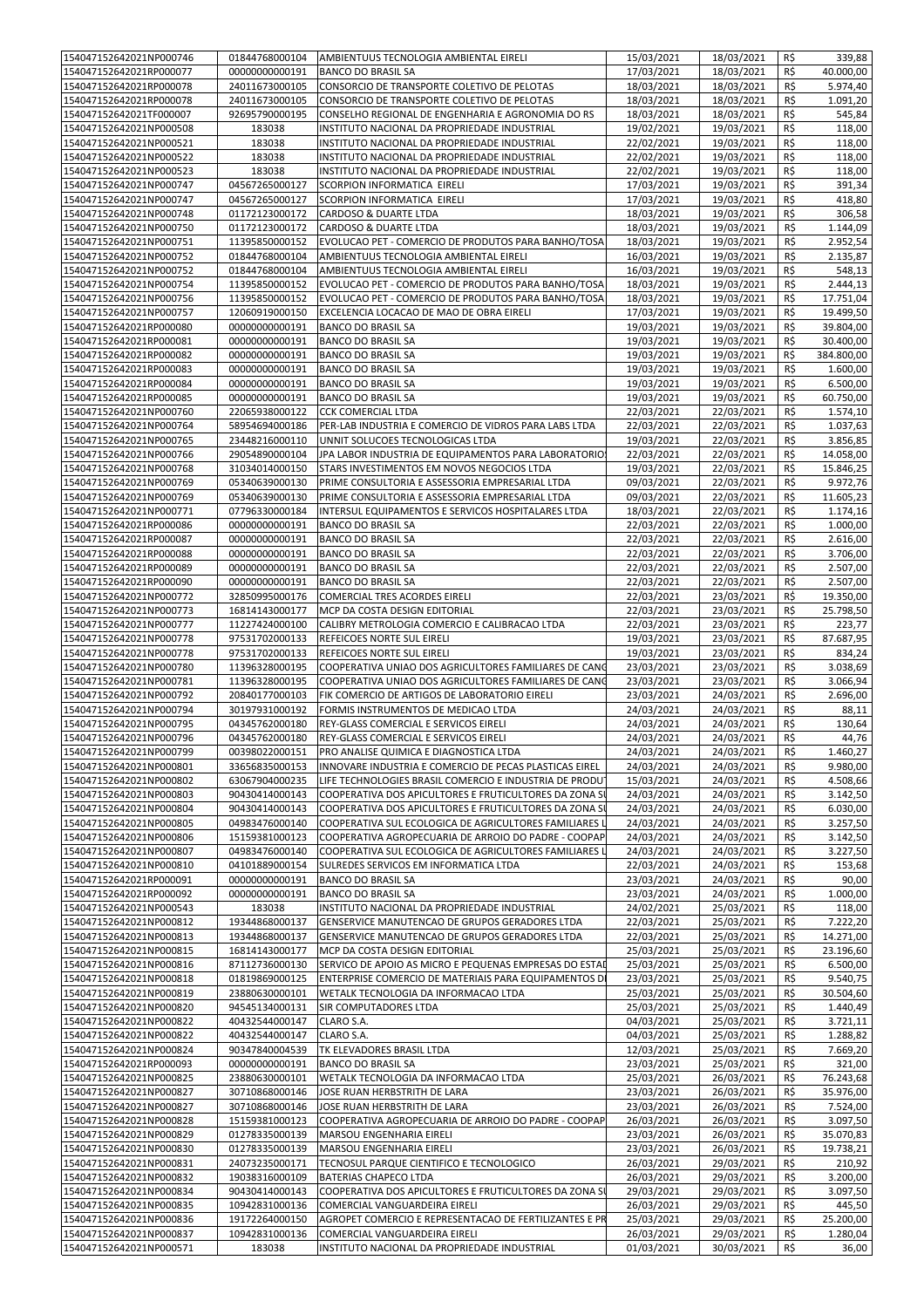| 154047152642021NP000573 | 183038         | INSTITUTO NACIONAL DA PROPRIEDADE INDUSTRIAL                          | 01/03/2021 | 30/03/2021 | R\$ | 36,00      |
|-------------------------|----------------|-----------------------------------------------------------------------|------------|------------|-----|------------|
| 154047152642021NP000586 | 183038         | INSTITUTO NACIONAL DA PROPRIEDADE INDUSTRIAL                          | 01/03/2021 | 30/03/2021 | R\$ | 36,00      |
| 154047152642021NP000588 | 183038         | INSTITUTO NACIONAL DA PROPRIEDADE INDUSTRIAL                          | 01/03/2021 | 30/03/2021 | R\$ | 78,00      |
|                         |                |                                                                       |            |            |     |            |
| 154047152642021NP000589 | 183038         | INSTITUTO NACIONAL DA PROPRIEDADE INDUSTRIAL                          | 01/03/2021 | 30/03/2021 | R\$ | 78,00      |
| 154047152642021NP000595 | 183038         | INSTITUTO NACIONAL DA PROPRIEDADE INDUSTRIAL                          | 01/03/2021 | 30/03/2021 | R\$ | 36,00      |
| 154047152642021NP000598 | 183038         | INSTITUTO NACIONAL DA PROPRIEDADE INDUSTRIAL                          | 01/03/2021 | 30/03/2021 | R\$ | 36,00      |
| 154047152642021NP000702 | 92751213000173 | COMPANHIA DE SEGUROS PREVIDENCIA DO SUL                               | 12/03/2021 | 30/03/2021 | R\$ | 46,92      |
| 154047152642021NP000846 | 115406         | EMPRESA BRASIL DE COMUNICACAO S.A                                     | 30/03/2021 | 30/03/2021 | R\$ | 1.692,19   |
| 154047152642021RP000094 | 00000000000191 | <b>BANCO DO BRASIL SA</b>                                             | 30/03/2021 | 30/03/2021 | R\$ | 90,00      |
| 154047152642021NP000605 | 183038         | INSTITUTO NACIONAL DA PROPRIEDADE INDUSTRIAL                          | 02/03/2021 | 31/03/2021 | R\$ | 236,00     |
|                         |                |                                                                       |            |            |     |            |
| 154047152642021NP000606 | 183038         | INSTITUTO NACIONAL DA PROPRIEDADE INDUSTRIAL                          | 02/03/2021 | 31/03/2021 | R\$ | 118,00     |
| 154047152642021NP000607 | 183038         | INSTITUTO NACIONAL DA PROPRIEDADE INDUSTRIAL                          | 02/03/2021 | 31/03/2021 | R\$ | 118,00     |
| 154047152642021NP000848 | 16814143000177 | MCP DA COSTA DESIGN EDITORIAL                                         | 31/03/2021 | 31/03/2021 | R\$ | 27.379,80  |
| 154047152642021NP000849 | 30697730000154 | T. FIUZA DOURADO BASTOS ASSESSORIA E TREINAMENTOS                     | 29/03/2021 | 31/03/2021 | R\$ | 2.400,00   |
| 154047152642021RP000095 | 00000000000191 | <b>BANCO DO BRASIL SA</b>                                             | 30/03/2021 | 31/03/2021 | R\$ | 800,00     |
| 154047152642021NP000611 | 183038         | INSTITUTO NACIONAL DA PROPRIEDADE INDUSTRIAL                          | 03/03/2021 | 01/04/2021 | R\$ | 236,00     |
| 154047152642021NP000613 | 183038         | INSTITUTO NACIONAL DA PROPRIEDADE INDUSTRIAL                          | 03/03/2021 | 01/04/2021 | R\$ | 236,00     |
| 154047152642021NP000617 | 183038         | INSTITUTO NACIONAL DA PROPRIEDADE INDUSTRIAL                          | 03/03/2021 | 01/04/2021 | R\$ | 118,00     |
| 154047152642021NP000619 | 183038         | INSTITUTO NACIONAL DA PROPRIEDADE INDUSTRIAL                          | 03/03/2021 | 01/04/2021 | R\$ | 118,00     |
|                         |                |                                                                       |            |            |     |            |
| 154047152642021NP000851 | 14879831000190 | <b>FERNANDA LOPER</b>                                                 | 31/03/2021 | 01/04/2021 | R\$ | 2.602,95   |
| 154047152642021NP000852 | 09558676000170 | W. MARCHIOLI & CIA LTDA                                               | 31/03/2021 | 01/04/2021 | R\$ | 11.760,00  |
| 154047152642021NP000854 | 68886605000165 | MARTE EQUIPAMENTOS PARA LABORATORIO EIRELI                            | 30/03/2021 | 01/04/2021 | R\$ | 4.996,53   |
| 154047152642021NP000856 | 13440815000133 | VITRALAB EQUIPAMENTOS E SUPRIMENTOS PARA LABORATORIO                  | 01/04/2021 | 01/04/2021 | R\$ | 84,74      |
| 154047152642021NP000858 | 35257760000163 | LAB VISION - COMERCIO DE PRODUTOS LABORATORIAIS LTDA                  | 01/04/2021 | 01/04/2021 | R\$ | 31,78      |
| 154047152642021NP000860 | 25249082000133 | SOLUTION COMERCIO & SERVICOS EIRELI                                   | 01/04/2021 | 01/04/2021 | R\$ | 223,74     |
| 154047152642021NP000861 | 12555875000139 | K.M.L.R. PINHEIRO INFORMATICA                                         | 30/03/2021 | 01/04/2021 | R\$ | 22.728,18  |
| 154047152642021NP000779 | 34028316002661 | EMPRESA BRASILEIRA DE CORREIOS E TELEGRAFOS                           | 22/03/2021 | 05/04/2021 | R\$ | 1.050,62   |
| 154047152642021NP000865 | 11396328000195 | COOPERATIVA UNIAO DOS AGRICULTORES FAMILIARES DE CANG                 | 05/04/2021 | 05/04/2021 | R\$ | 2.972,79   |
|                         |                |                                                                       |            |            |     |            |
| 154047152642021NP000868 | 04745673000121 | N. C. CARVALHO EIRELI                                                 | 05/04/2021 | 05/04/2021 | R\$ | 134,64     |
| 154047152642021NP000869 | 87651345000193 | <b>G GOTUZZO E CIA LTDA</b>                                           | 05/04/2021 | 05/04/2021 | R\$ | 756,97     |
| 154047152642021NP000870 | 20637873000117 | MEDIC VET DISTRIBUIDORA DE MEDICAMENTOS EIRELI                        | 05/04/2021 | 05/04/2021 | R\$ | 2.064,90   |
| 154047152642021RP000079 | 11459703000107 | INCORPORADORA E CONSTRUTORA JG LTDA                                   | 15/03/2021 | 05/04/2021 | R\$ | 124.115,32 |
| 154047152642021RP000097 | 32141459087    | PAULO RENAN PROENCA DA LUZ                                            | 01/04/2021 | 05/04/2021 | R\$ | 2.992,07   |
| 154047152642021NP000872 | 09382839000106 | MACKLEYN INDUSTRIA, COMERCIO E SERVICOS LTDA                          | 05/04/2021 | 06/04/2021 | R\$ | 10.000,00  |
| 154047152642021NP000873 | 13440815000133 | VITRALAB EQUIPAMENTOS E SUPRIMENTOS PARA LABORATORIO                  | 05/04/2021 | 06/04/2021 | R\$ | 150,64     |
|                         |                | LAB VISION - COMERCIO DE PRODUTOS LABORATORIAIS LTDA                  |            |            |     |            |
| 154047152642021NP000874 | 35257760000163 |                                                                       | 05/04/2021 | 06/04/2021 | R\$ | 22,70      |
| 154047152642021NP000875 | 08467115000100 | COMPANHIA ESTADUAL DE DISTRIBUICAO DE ENERGIA ELETRICA                | 31/03/2021 | 06/04/2021 | R\$ | 5.319,65   |
| 154047152642021NP000876 | 14804690000146 | <b>GABRIEL LEITZKE GOTUZZO</b>                                        | 05/04/2021 | 06/04/2021 | R\$ | 82,00      |
| 154047152642021NP000877 | 13440815000133 | VITRALAB EQUIPAMENTOS E SUPRIMENTOS PARA LABORATORIO                  | 05/04/2021 | 06/04/2021 | R\$ | 28,24      |
| 154047152642021NP000878 | 13440815000133 | VITRALAB EQUIPAMENTOS E SUPRIMENTOS PARA LABORATORIO                  | 05/04/2021 | 06/04/2021 | R\$ | 5.554,85   |
| 154047152642021NP000880 | 13440815000133 | VITRALAB EQUIPAMENTOS E SUPRIMENTOS PARA LABORATORIO                  | 06/04/2021 | 06/04/2021 | R\$ | 735,31     |
| 154047152642021NP000881 | 13440815000133 | VITRALAB EQUIPAMENTOS E SUPRIMENTOS PARA LABORATORIO                  | 06/04/2021 | 06/04/2021 | R\$ | 137,46     |
| 154047152642021NP000882 | 04983476000140 | COOPERATIVA SUL ECOLOGICA DE AGRICULTORES FAMILIARES I                | 06/04/2021 | 06/04/2021 | R\$ | 3.157,50   |
| 154047152642021NP000883 | 18785251000194 | ZONA SUL TELECOM LTDA                                                 | 22/03/2021 | 06/04/2021 | R\$ | 11.113,65  |
| 154047152642021NP000884 | 13440815000133 | VITRALAB EQUIPAMENTOS E SUPRIMENTOS PARA LABORATORIO                  | 06/04/2021 | 06/04/2021 | R\$ | 112,98     |
| 154047152642021NP000885 | 87389086000174 | PRO-RAD CONSULTORES EM RADIOPROTECAO S/S LTDA                         | 25/03/2021 | 06/04/2021 | R\$ | 148,67     |
|                         |                |                                                                       |            |            |     |            |
| 154047152642021NP000886 | 92220862000148 | SERVICO AUTONOMO DE SANEAMENTO DE PELOTAS                             | 06/04/2021 | 06/04/2021 | R\$ | 27.427,72  |
| 154047152642021NP000887 | 92220862000148 | SERVICO AUTONOMO DE SANEAMENTO DE PELOTAS                             | 06/04/2021 | 07/04/2021 | R\$ | 679,81     |
| 154047152642021NP000889 | 13440815000133 | VITRALAB EQUIPAMENTOS E SUPRIMENTOS PARA LABORATORIO                  | 07/04/2021 | 07/04/2021 | R\$ | 362,48     |
| 154047152642021NP000890 |                | 35257760000163   LAB VISION - COMERCIO DE PRODUTOS LABORATORIAIS LTDA | 07/04/2021 | 07/04/2021 | R\$ | 1.476,19   |
| 154047152642021NP000891 | 13440815000133 | VITRALAB EQUIPAMENTOS E SUPRIMENTOS PARA LABORATORIO                  | 07/04/2021 | 07/04/2021 | R\$ | 6.156,89   |
| 154047152642021NP000892 | 76659820000151 | ASSOCIACAO PARANAENSE DE CULTURA - APC                                | 06/04/2021 | 07/04/2021 | R\$ | 1.337,23   |
| 154047152642021NP000893 | 14804690000146 | <b>GABRIEL LEITZKE GOTUZZO</b>                                        | 07/04/2021 | 07/04/2021 | R\$ | 4.873,35   |
| 154047152642021NP000894 | 07691844000175 | <b>IBH CONSTRUCOES LTDA</b>                                           | 06/04/2021 | 07/04/2021 | R\$ | 45.617,72  |
| 154047152642021NP000895 | 07691844000175 | <b>IBH CONSTRUCOES LTDA</b>                                           | 06/04/2021 | 07/04/2021 | R\$ | 17.342,05  |
| 154047152642021NP000896 | 00072182000106 | ROSSI PRODUTOS HOSPITALARES LTDA                                      | 07/04/2021 | 07/04/2021 | R\$ | 6.600,00   |
|                         |                |                                                                       |            |            |     |            |
| 154047152642021NP000897 | 22211647000103 | VIANA EMPREENDIMENTOS EMPRESARIAIS LTDA                               | 07/04/2021 | 07/04/2021 | R\$ | 208,00     |
| 154047152642021NP000902 | 26950671000107 | LICERI COMERCIO DE PRODUTOS EM GERAL LTDA                             | 07/04/2021 | 07/04/2021 | R\$ | 20.800,00  |
| 154047152642021NP000903 | 92751213000173 | COMPANHIA DE SEGUROS PREVIDENCIA DO SUL                               | 05/04/2021 | 07/04/2021 | R\$ | 6,40       |
| 154047152642021NP000903 | 92751213000173 | COMPANHIA DE SEGUROS PREVIDENCIA DO SUL                               | 05/04/2021 | 07/04/2021 | R\$ | 98,08      |
| 154047152642021NP000671 | 183038         | INSTITUTO NACIONAL DA PROPRIEDADE INDUSTRIAL                          | 10/03/2021 | 08/04/2021 | R\$ | 36,00      |
| 154047152642021NP000678 | 183038         | INSTITUTO NACIONAL DA PROPRIEDADE INDUSTRIAL                          | 10/03/2021 | 08/04/2021 | R\$ | 78,00      |
| 154047152642021NP000904 | 10783598000196 | LINCOLN FERNANDO MACHADO DE SOUZA                                     | 08/04/2021 | 08/04/2021 | R\$ | 6.860,00   |
| 154047152642021NP000905 | 10783598000196 | LINCOLN FERNANDO MACHADO DE SOUZA                                     | 08/04/2021 | 08/04/2021 | R\$ | 6.440,00   |
| 154047152642021NP000906 | 97531702000214 | REFEICOES NORTE SUL EIRELI                                            | 19/03/2021 | 08/04/2021 | R\$ | 317.556,18 |
| 154047152642021NP000906 | 97531702000214 | REFEICOES NORTE SUL EIRELI                                            | 19/03/2021 | 08/04/2021 | R\$ | 80.903,62  |
|                         |                |                                                                       |            |            |     |            |
| 154047152642021NP000907 | 11301724000191 | <b>QUALY COMERCIAL EIRELI</b>                                         | 08/04/2021 | 09/04/2021 | R\$ | 364,35     |
| 154047152642021NP000908 | 34763204000104 | J C TECNOLOGIAS E INFORMATICA EIRELI                                  | 08/04/2021 | 09/04/2021 | R\$ | 2.916,85   |
| 154047152642021Pl000003 | 00224591037    | <b>GUILHERME FRANCK TAVARES</b>                                       | 08/04/2021 | 09/04/2021 | R\$ | 1.297,36   |
| 154047152642021NP000915 | 05024938000165 | MARQUI INDUSTRIA E COMERCIO DE PRODUTOS DE LIMPEZA LT                 | 12/04/2021 | 12/04/2021 | R\$ | 128,68     |
| 154047152642021NP000916 | 12609477000158 | PRONTOSEG SOLUCOES EM PROTECAO PROFISSIONAL LTDA                      | 12/04/2021 | 12/04/2021 | R\$ | 18,00      |
| 154047152642021NP000917 | 24073235000171 | TECNOSUL PARQUE CIENTIFICO E TECNOLOGICO                              | 12/04/2021 | 12/04/2021 | R\$ | 236,90     |
| 154047152642021NP000918 | 34027398000171 | JETHAMED COMERCIO DE PRODUTOS HOSPITALARES LTDA                       | 12/04/2021 | 12/04/2021 | R\$ | 498,24     |
| 154047152642021NP000920 | 87455531000157 | MUNICIPIO DE PELOTAS                                                  | 06/04/2021 | 12/04/2021 | R\$ | 401,28     |
| 154047152642021NP000921 | 34763204000104 | J C TECNOLOGIAS E INFORMATICA EIRELI                                  | 12/04/2021 | 12/04/2021 | R\$ | 1.528,50   |
| 154047152642021RP000098 | 00000000000191 | <b>BANCO DO BRASIL SA</b>                                             | 12/04/2021 | 12/04/2021 | R\$ | 90,00      |
| 154047152642021RP000099 | 00000000000191 | <b>BANCO DO BRASIL SA</b>                                             | 12/04/2021 | 12/04/2021 | R\$ | 1.000,00   |
|                         |                |                                                                       |            |            |     |            |
| 154047152642021NP000700 | 183038         | INSTITUTO NACIONAL DA PROPRIEDADE INDUSTRIAL                          | 15/03/2021 | 13/04/2021 | R\$ | 94,00      |
| 154047152642021NP000701 | 183038         | INSTITUTO NACIONAL DA PROPRIEDADE INDUSTRIAL                          | 15/03/2021 | 13/04/2021 | R\$ | 36,00      |
| 154047152642021NP000922 | 01425676000190 | ATHENAS AUTOMACAO LTDA                                                | 12/04/2021 | 13/04/2021 | R\$ | 300.526,80 |
| 154047152642021NP000923 | 115406         | EMPRESA BRASIL DE COMUNICACAO S.A                                     | 12/04/2021 | 13/04/2021 | R\$ | 6.403,12   |
| 154047152642021RP000100 | 28874153015    | MAURO SERGIO LIMA UMPIERRE                                            | 08/04/2021 | 13/04/2021 | R\$ | 7.676,28   |
| 154047152642021NP000924 | 31085156000146 | MACMED SOLUCOES EM SAUDE LTDA.                                        | 13/04/2021 | 14/04/2021 | R\$ | 338,65     |
| 154047152642021NP000925 | 87651345000193 | G GOTUZZO E CIA LTDA                                                  | 14/04/2021 | 14/04/2021 | R\$ | 3.154,02   |
| 154047152642021NP000926 | 21352262000195 | STOP LAB DISTRIBUIDORA LTDA                                           | 13/04/2021 | 14/04/2021 | R\$ | 4.750,00   |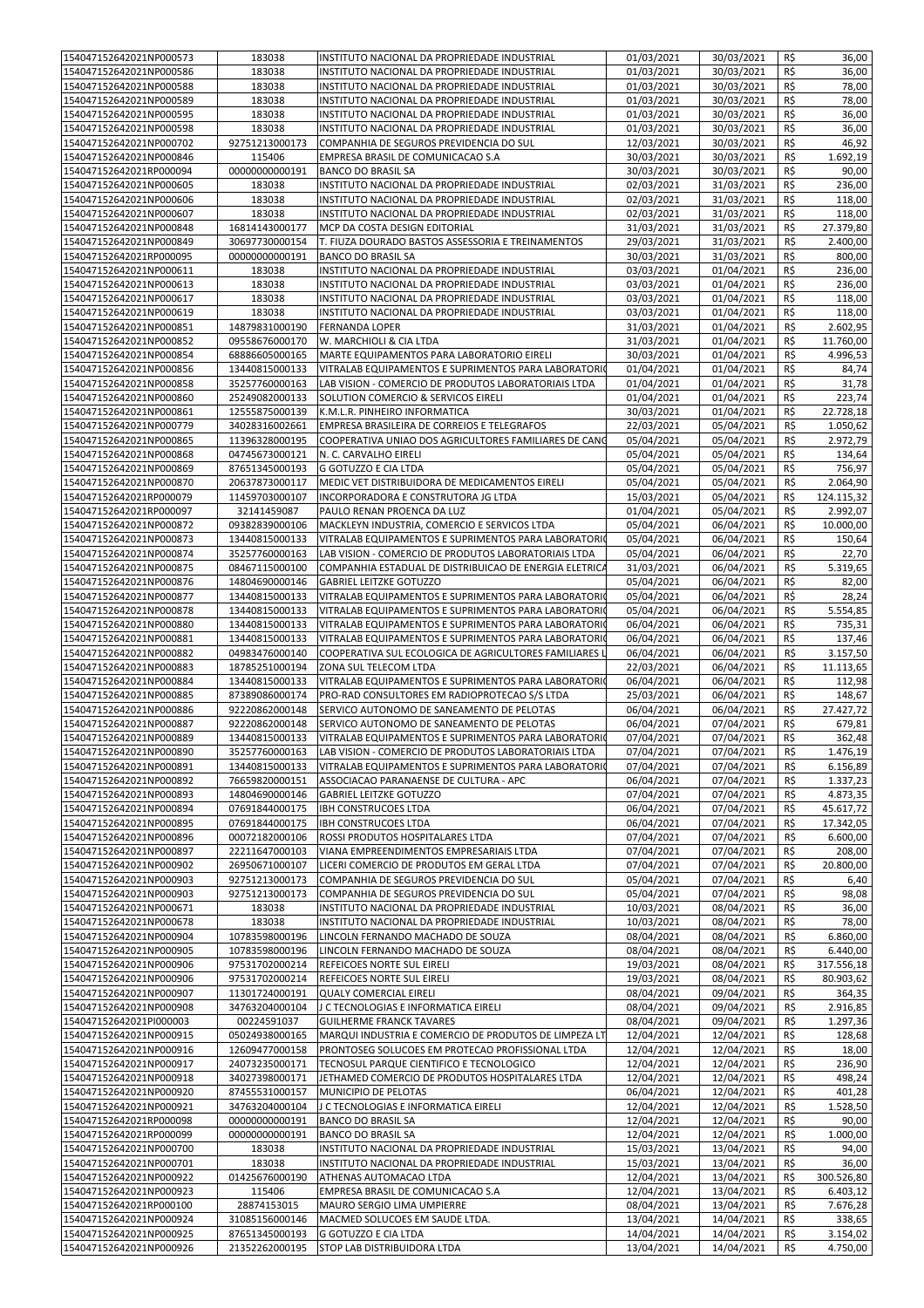| 154047152642021NP000927 | 12044276000150 | <b>MEINCKE &amp; COUTO LTDA</b>                         | 14/04/2021 | 14/04/2021 | R\$ | 22.800,00  |
|-------------------------|----------------|---------------------------------------------------------|------------|------------|-----|------------|
| 154047152642021NP000928 | 20515983000106 | TOP MIX COMERCIO E SERVICOS EIRELI                      | 14/04/2021 | 14/04/2021 | R\$ | 3.010,00   |
| 154047152642021NP000909 | 08467115000100 | COMPANHIA ESTADUAL DE DISTRIBUICAO DE ENERGIA ELETRICA  | 09/04/2021 | 15/04/2021 | R\$ | 163.652,28 |
| 154047152642021NP000930 | 21997155000114 | VIXBOT SOLUCOES EM INFORMATICA LTDA                     | 14/04/2021 | 15/04/2021 | R\$ | 2.437,54   |
|                         |                |                                                         |            |            |     |            |
| 154047152642021NP000931 | 21997155000114 | VIXBOT SOLUCOES EM INFORMATICA LTDA                     | 14/04/2021 | 15/04/2021 | R\$ | 2.437,54   |
| 154047152642021NP000932 | 10698323000154 | BASPRIX COMERCIO E SERVICOS EIRELI                      | 14/04/2021 | 15/04/2021 | R\$ | 181,00     |
| 154047152642021NP000933 | 31085156000146 | MACMED SOLUCOES EM SAUDE LTDA.                          | 15/04/2021 | 15/04/2021 | R\$ | 722,40     |
| 154047152642021NP000934 | 21352262000195 | STOP LAB DISTRIBUIDORA LTDA                             | 15/04/2021 | 15/04/2021 | R\$ | 9,50       |
| 154047152642021NP000935 | 29351402000112 | CAPACHOLANDIA COMERCIO DE CAPACHOS LTDA                 | 15/04/2021 | 15/04/2021 | R\$ | 534,00     |
| 154047152642021NP000937 | 31085156000146 | MACMED SOLUCOES EM SAUDE LTDA.                          | 15/04/2021 | 15/04/2021 | R\$ | 63,60      |
| 154047152642021NP000938 | 00088664000154 | D Z L DISTRIBUIDORA ZANATA LTDA                         | 15/04/2021 | 15/04/2021 | R\$ | 190,00     |
| 154047152642021NP000855 | 183038         | INSTITUTO NACIONAL DA PROPRIEDADE INDUSTRIAL            | 31/03/2021 | 16/04/2021 | R\$ | 94,00      |
| 154047152642021NP000939 | 06012731000133 | ONE CURSOS - TREINAMENTO, DESENVOLVIMENTO E CAPACITA    | 15/04/2021 | 16/04/2021 | R\$ | 1.690,00   |
|                         |                |                                                         |            |            |     |            |
| 154047152642021NP000943 | 33916724000139 | DETETIZE CONTROLE DE PRAGAS LTDA                        | 16/04/2021 | 16/04/2021 | R\$ | 570,00     |
| 154047152642021NP000945 | 40397929000110 | VAN LOOK CONFECCOES LTDA                                | 16/04/2021 | 16/04/2021 | R\$ | 72,18      |
| 154047152642021NP000949 | 21997155000114 | VIXBOT SOLUCOES EM INFORMATICA LTDA                     | 16/04/2021 | 16/04/2021 | R\$ | 7.312,63   |
| 154047152642021NP000950 | 10698323000154 | BASPRIX COMERCIO E SERVICOS EIRELI                      | 16/04/2021 | 16/04/2021 | R\$ | 183,40     |
| 154047152642021NP000951 | 87389086000174 | PRO-RAD CONSULTORES EM RADIOPROTECAO S/S LTDA           | 09/04/2021 | 16/04/2021 | R\$ | 148,67     |
| 154047152642021NP000952 | 21997155000114 | VIXBOT SOLUCOES EM INFORMATICA LTDA                     | 16/04/2021 | 16/04/2021 | R\$ | 2.437,54   |
| 154047152642021NP000953 | 115406         | EMPRESA BRASIL DE COMUNICACAO S.A                       | 15/04/2021 | 16/04/2021 | R\$ | 802,44     |
| 154047152642021NP000953 | 115406         | EMPRESA BRASIL DE COMUNICACAO S.A                       | 15/04/2021 | 16/04/2021 | R\$ | 531,55     |
|                         |                |                                                         |            |            |     |            |
| 154047152642021NP000954 | 31085156000146 | MACMED SOLUCOES EM SAUDE LTDA.                          | 16/04/2021 | 16/04/2021 | R\$ | 2.210,00   |
| 154047152642021NP000955 | 31085156000146 | MACMED SOLUCOES EM SAUDE LTDA.                          | 16/04/2021 | 16/04/2021 | R\$ | 2.040,00   |
| 154047152642021NP000956 | 31085156000146 | MACMED SOLUCOES EM SAUDE LTDA.                          | 16/04/2021 | 16/04/2021 | R\$ | 350,42     |
| 154047152642021NP000957 | 40397929000110 | VAN LOOK CONFECCOES LTDA                                | 16/04/2021 | 16/04/2021 | R\$ | 180,45     |
| 154047152642021NP000958 | 92362565000137 | BT EQUIPAMENTOS ELETRONICOS LTDA                        | 16/04/2021 | 16/04/2021 | R\$ | 125.000,00 |
| 154047152642021NP000959 | 40397929000110 | VAN LOOK CONFECCOES LTDA                                | 16/04/2021 | 16/04/2021 | R\$ | 360,90     |
| 154047152642021RP000101 | 00000000000191 | <b>BANCO DO BRASIL SA</b>                               | 16/04/2021 | 16/04/2021 | R\$ | 6.000,00   |
| 154047152642021RP000102 |                | <b>BANCO DO BRASIL SA</b>                               | 16/04/2021 | 16/04/2021 | R\$ | 900,00     |
|                         | 00000000000191 |                                                         |            |            |     |            |
| 154047152642021RP000103 | 00000000000191 | <b>BANCO DO BRASIL SA</b>                               | 16/04/2021 | 16/04/2021 | R\$ | 3.000,00   |
| 154047152642021RP000104 | 60126798079    | JOSE ALFONSO GOMEZ BUSTAMANTE                           | 14/04/2021 | 16/04/2021 | R\$ | 7.780,79   |
| 154047152642021RP000105 | 00000000000191 | <b>BANCO DO BRASIL SA</b>                               | 16/04/2021 | 16/04/2021 | R\$ | 90,00      |
| 154047152642021RP000107 | 89877500000110 | ABELUPE ASSOCIACAO BENEFICENTE LUTERANA DE PELOTAS      | 07/04/2021 | 16/04/2021 | R\$ | 4.800,00   |
| 154047152642021NP000963 | 08467115000100 | COMPANHIA ESTADUAL DE DISTRIBUICAO DE ENERGIA ELETRICA  | 10/04/2021 | 19/04/2021 | R\$ | 89,77      |
| 154047152642021NP000963 | 08467115000100 | COMPANHIA ESTADUAL DE DISTRIBUICAO DE ENERGIA ELETRICA  | 10/04/2021 | 19/04/2021 | R\$ | 111.785,68 |
| 154047152642021NP000964 | 20515983000106 | TOP MIX COMERCIO E SERVICOS EIRELI                      | 15/04/2021 | 19/04/2021 | R\$ | 3.010,00   |
| 154047152642021NP000965 | 84968874000127 | ALMAQ EQUIPAMENTOS PARA ESCRITORIO LIMITADA             | 13/04/2021 | 19/04/2021 | R\$ | 18.872,10  |
|                         |                |                                                         |            |            |     |            |
| 154047152642021NP000966 | 08467115000100 | COMPANHIA ESTADUAL DE DISTRIBUICAO DE ENERGIA ELETRICA  | 08/04/2021 | 19/04/2021 | R\$ | 3.351,07   |
| 154047152642021NP000966 | 08467115000100 | COMPANHIA ESTADUAL DE DISTRIBUICAO DE ENERGIA ELETRICA  | 08/04/2021 | 19/04/2021 | R\$ | 158.167,20 |
| 154047152642021NP000967 | 11396328000195 | COOPERATIVA UNIAO DOS AGRICULTORES FAMILIARES DE CANO   | 19/04/2021 | 19/04/2021 | R\$ | 2.972,79   |
| 154047152642021NP000968 | 10698323000154 | BASPRIX COMERCIO E SERVICOS EIRELI                      | 19/04/2021 | 19/04/2021 | R\$ | 360,00     |
| 154047152642021NP000969 | 21997155000114 | VIXBOT SOLUCOES EM INFORMATICA LTDA                     | 19/04/2021 | 19/04/2021 | R\$ | 4.875,09   |
| 154047152642021NP000970 | 18408522000192 | RCL COMERCIO DE MATERIAIS DE CONSTRUCAO E SERVICOS EIRI | 19/04/2021 | 19/04/2021 | R\$ | 93.249,00  |
| 154047152642021NP000971 | 18408522000192 | RCL COMERCIO DE MATERIAIS DE CONSTRUCAO E SERVICOS EIRI | 19/04/2021 | 19/04/2021 | R\$ | 3.104,75   |
| 154047152642021NP000972 | 18408522000192 | RCL COMERCIO DE MATERIAIS DE CONSTRUCAO E SERVICOS EIRI | 19/04/2021 | 19/04/2021 | R\$ | 20.313,00  |
|                         |                |                                                         |            |            |     |            |
| 154047152642021NP000973 | 18408522000192 | RCL COMERCIO DE MATERIAIS DE CONSTRUCAO E SERVICOS EIRI | 19/04/2021 | 19/04/2021 | R\$ | 6.582,60   |
| 154047152642021RP000109 | 00000000000191 | <b>BANCO DO BRASIL SA</b>                               | 16/04/2021 | 19/04/2021 | R\$ | 9.400,00   |
| 154047152642021RP000110 | 00000000000191 | <b>BANCO DO BRASIL SA</b>                               | 19/04/2021 | 19/04/2021 | R\$ | 3.800,00   |
| 154047152642021RP000111 | 00000000000191 | <b>BANCO DO BRASIL SA</b>                               | 19/04/2021 | 19/04/2021 | R\$ | 13.980,00  |
| 154047152642021RP000112 | 00000000000191 | <b>BANCO DO BRASIL SA</b>                               | 19/04/2021 | 19/04/2021 | R\$ | 4.800,00   |
| 154047152642021RP000113 | 00000000000191 | <b>BANCO DO BRASIL SA</b>                               | 19/04/2021 | 19/04/2021 | R\$ | 70.000,00  |
| 154047152642021RP000114 | 00000000000191 | <b>BANCO DO BRASIL SA</b>                               | 19/04/2021 | 19/04/2021 | R\$ | 400,00     |
| 154047152642021RP000115 | 00000000000191 | BANCO DO BRASIL SA                                      | 19/04/2021 | 19/04/2021 | R\$ | 5.600,00   |
| 154047152642021RP000117 | 00000000000191 | BANCO DO BRASIL SA                                      | 19/04/2021 | 19/04/2021 | R\$ | 356.400,00 |
| 154047152642021RP000118 |                |                                                         |            |            |     |            |
|                         | 00000000000191 | <b>BANCO DO BRASIL SA</b>                               | 19/04/2021 | 19/04/2021 | R\$ | 90,00      |
| 154047152642021NP000975 | 33916724000139 | DETETIZE CONTROLE DE PRAGAS LTDA                        | 20/04/2021 | 20/04/2021 | R\$ | 205,20     |
| 154047152642021NP000976 | 10783598000196 | LINCOLN FERNANDO MACHADO DE SOUZA                       | 20/04/2021 | 20/04/2021 | R\$ | 2.520,00   |
| 154047152642021NP000977 | 10783598000196 | LINCOLN FERNANDO MACHADO DE SOUZA                       | 20/04/2021 | 20/04/2021 | R\$ | 4.900,00   |
| 154047152642021RP000119 | 00000000000191 | BANCO DO BRASIL SA                                      | 19/04/2021 | 20/04/2021 | R\$ | 4.000,00   |
| 154047152642021RP000120 | 00000000000191 | <b>BANCO DO BRASIL SA</b>                               | 19/04/2021 | 20/04/2021 | R\$ | 321,00     |
| 154047152642021RP000121 | 00000000000191 | <b>BANCO DO BRASIL SA</b>                               | 19/04/2021 | 20/04/2021 | R\$ | 14.928,00  |
| 154047152642021RP000122 | 00000000000191 | <b>BANCO DO BRASIL SA</b>                               | 19/04/2021 | 20/04/2021 | R\$ | 500,00     |
| 154047152642021RP000123 | 00000000000191 | <b>BANCO DO BRASIL SA</b>                               | 28/04/2021 | 20/04/2021 | R\$ | 31.050,00  |
| 154047152642021RP000124 | 00000000000191 | <b>BANCO DO BRASIL SA</b>                               | 20/04/2021 | 20/04/2021 | R\$ | 29.800,00  |
| 154047152642021RP000125 | 00000000000191 |                                                         |            |            | R\$ |            |
|                         |                | <b>BANCO DO BRASIL SA</b>                               | 20/04/2021 | 20/04/2021 |     | 1.600,00   |
| 154047152642021RP000126 | 00000000000191 | <b>BANCO DO BRASIL SA</b>                               | 27/04/2021 | 20/04/2021 | R\$ | 121.590,00 |
| 154047152642021RP000127 | 00000000000191 | <b>BANCO DO BRASIL SA</b>                               | 20/04/2021 | 20/04/2021 | R\$ | 39.804,00  |
| 154047152642021NP000791 | 183038         | INSTITUTO NACIONAL DA PROPRIEDADE INDUSTRIAL            | 23/03/2021 | 22/04/2021 | R\$ | 94,00      |
| 154047152642021NP000821 | 183038         | INSTITUTO NACIONAL DA PROPRIEDADE INDUSTRIAL            | 25/03/2021 | 22/04/2021 | R\$ | 78,00      |
| 154047152642021NP000978 | 33916724000139 | DETETIZE CONTROLE DE PRAGAS LTDA                        | 20/04/2021 | 22/04/2021 | R\$ | 342,00     |
| 154047152642021NP000979 | 03217016000149 | RPF COMERCIAL LTDA                                      | 20/04/2021 | 22/04/2021 | R\$ | 5.165,41   |
| 154047152642021NP000980 | 01844768000104 | AMBIENTUUS TECNOLOGIA AMBIENTAL EIRELI                  | 14/04/2021 | 22/04/2021 | R\$ | 231,91     |
| 154047152642021NP000981 | 01844768000104 | AMBIENTUUS TECNOLOGIA AMBIENTAL EIRELI                  | 14/04/2021 | 22/04/2021 | R\$ | 2.792,22   |
| 154047152642021NP000982 | 94872975000153 | MARQUES IMOVEIS CONSTRUTORA E IMOBILIARIA LTDA          | 15/04/2021 | 22/04/2021 | R\$ | 97.704,33  |
|                         |                |                                                         |            |            |     |            |
| 154047152642021NP000983 | 07796330000184 | INTERSUL EQUIPAMENTOS E SERVICOS HOSPITALARES LTDA      | 19/04/2021 | 22/04/2021 | R\$ | 1.174,16   |
| 154047152642021NP000985 | 63067904000235 | LIFE TECHNOLOGIES BRASIL COMERCIO E INDUSTRIA DE PRODU' | 20/04/2021 | 22/04/2021 | R\$ | 2.254,31   |
| 154047152642021NP000986 | 18799897000120 | DIGISEC CERTIFICACAO DIGITAL LTDA                       | 20/04/2021 | 22/04/2021 | R\$ | 324,49     |
| 154047152642021NP000987 | 40432544000147 | CLARO S.A.                                              | 16/04/2021 | 22/04/2021 | R\$ | 976,67     |
| 154047152642021NP000988 | 40432544000147 | CLARO S.A.                                              | 16/04/2021 | 22/04/2021 | R\$ | 5.158,47   |
| 154047152642021RP000129 | 00000000000191 | <b>BANCO DO BRASIL SA</b>                               | 22/04/2021 | 22/04/2021 | R\$ | 6.300,00   |
| 154047152642021RP000129 | 00000000000191 | <b>BANCO DO BRASIL SA</b>                               | 22/04/2021 | 22/04/2021 | R\$ | 3.700,00   |
| 154047152642021RP000130 | 00000000000191 | <b>BANCO DO BRASIL SA</b>                               | 22/04/2021 | 22/04/2021 | R\$ | 1.605,00   |
| 154047152642021RP000131 | 00000000000191 | <b>BANCO DO BRASIL SA</b>                               | 22/04/2021 | 22/04/2021 | R\$ | 6.400,00   |
|                         |                |                                                         |            |            |     |            |
| 154047152642021RP000132 | 00000000000191 | <b>BANCO DO BRASIL SA</b>                               | 22/04/2021 | 22/04/2021 | R\$ | 20.000,00  |
| 154047152642021RP000133 | 00000000000191 | <b>BANCO DO BRASIL SA</b>                               | 22/04/2021 | 22/04/2021 | R\$ | 37.000,00  |